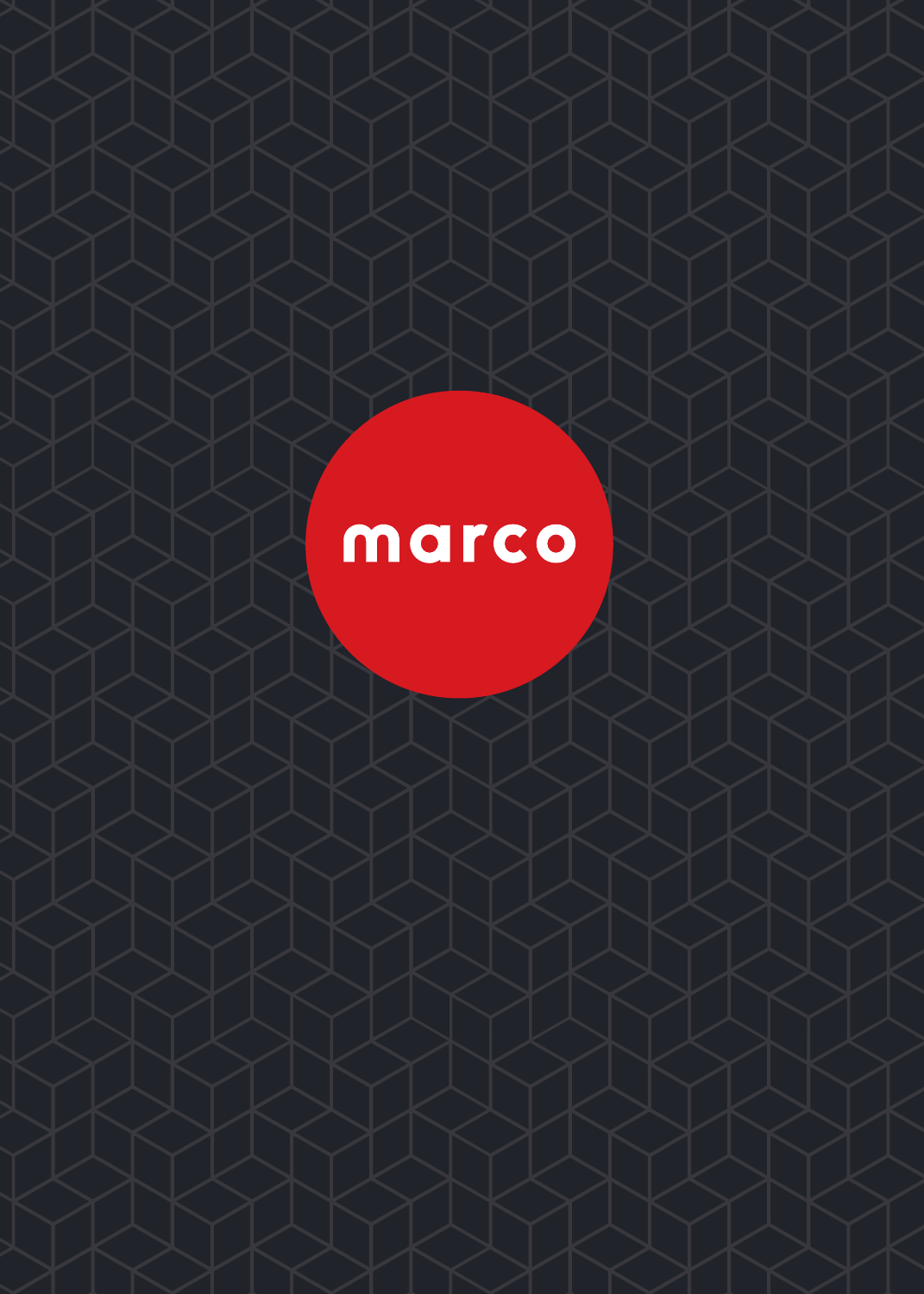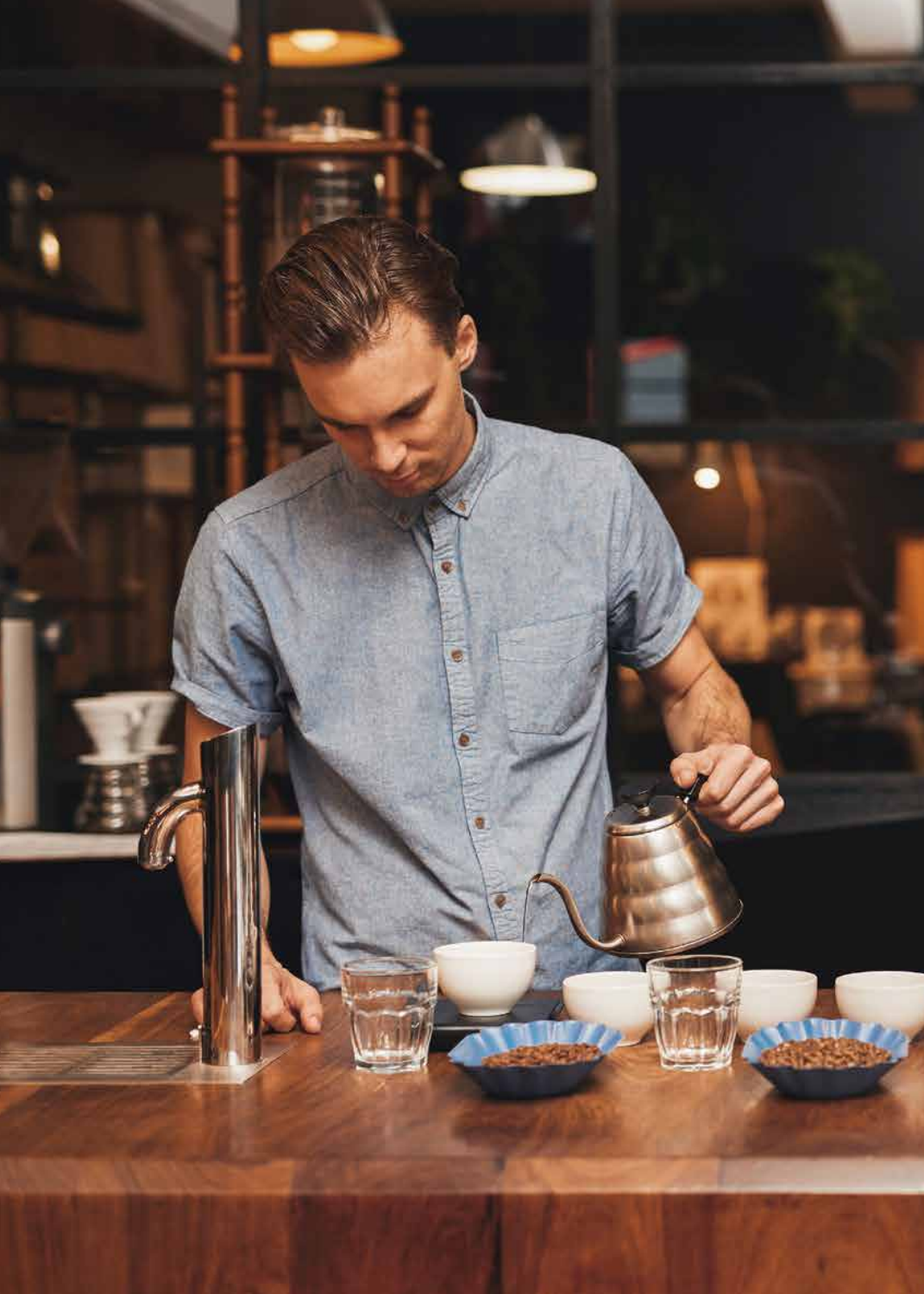# marco

We are a leading Irish hot water delivery systems company.

We specialise in providing creative ideas and solutions for coffee and tea brewers in the food & beverage industry around the world.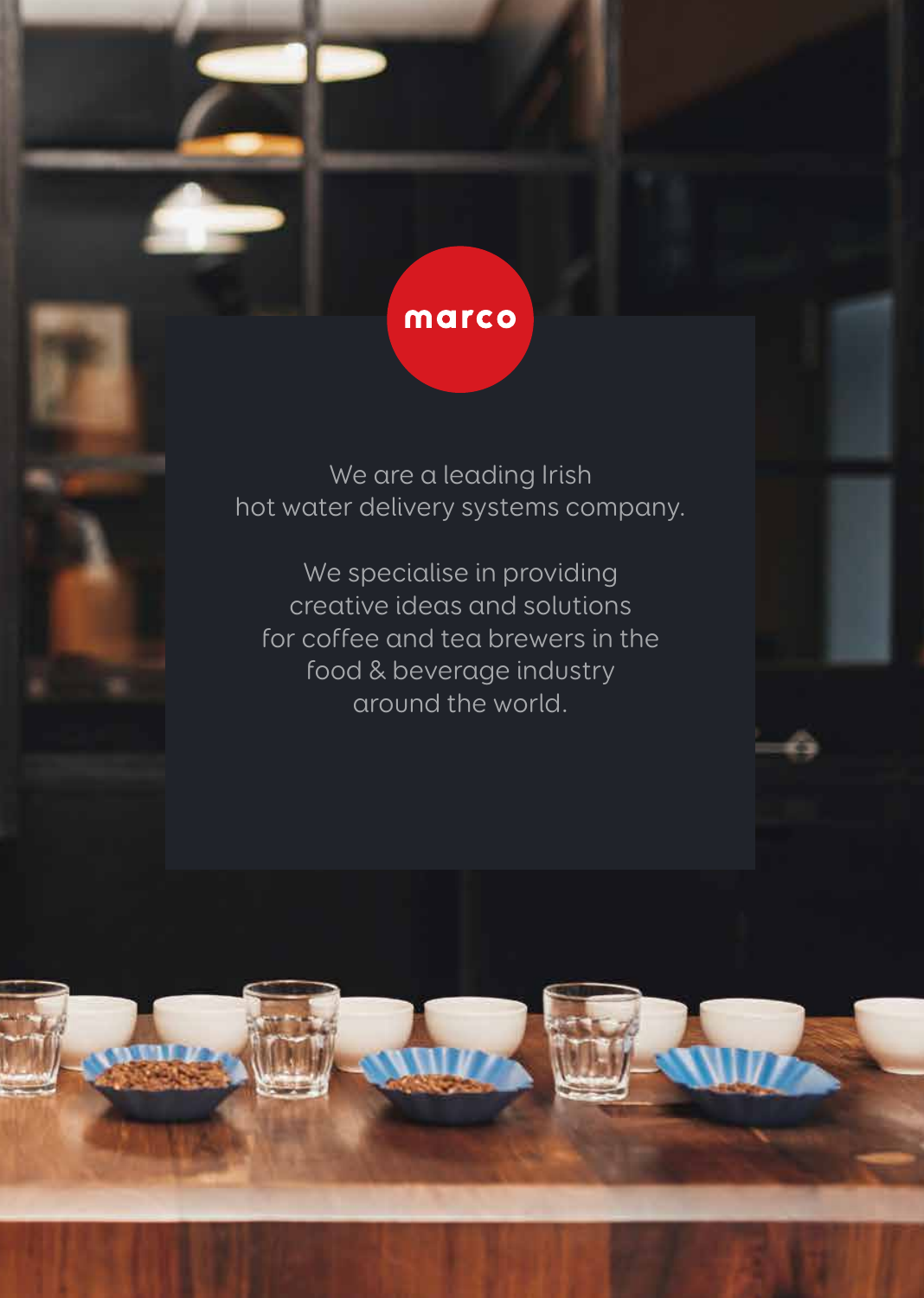### WATER BOILERS

| ECOBOILER/ECOSMART<br><b>UNDERCOUNTER</b>                                                | ECOSMART UC10 | <b>UBER FONT</b> | <b>TUBULAR FONT</b> |
|------------------------------------------------------------------------------------------|---------------|------------------|---------------------|
| Undercounter<br>variants of our<br>Ecoboiler and<br>Ecosmart range<br>with font variants |               |                  |                     |

## SINGLE SERVE BREWING STATION

#### UBER BOILER

The brewing station famed for its precision



#### SP9

Single serve programmable precision brewer available in single and twin variants



# BATCH BREWING STATION

#### **BRU**

Exceptional pour and serve coffee brewer available in jug and flask format



#### JET

Smart and ultra precise filter coffee brewer available in 6 and 12 litre variants, with partner grinder optional

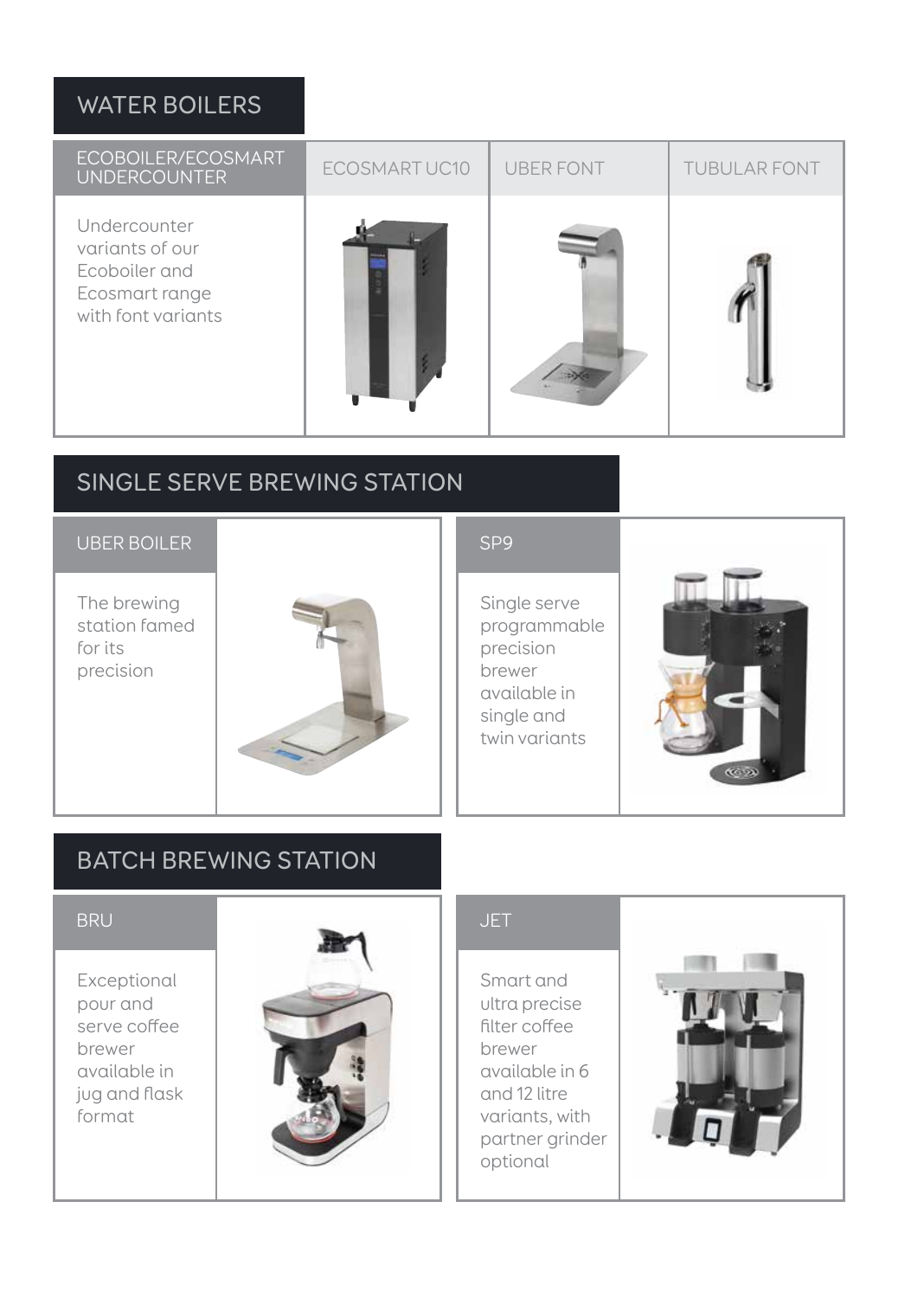# WATER BOILERS

| <b>MIX</b>                                                                                                                                    | MIXT8       | MIX PB3  |
|-----------------------------------------------------------------------------------------------------------------------------------------------|-------------|----------|
| Cutting edge<br>interactive water<br>boiler technology<br>with world's best<br>energy efficiency<br>and on demand<br>temperature<br>selection | <b>STEP</b> | $31 - 1$ |

| MIX UNDERCOUNTER                                                                                   | MIX UC3  | <b>MIX FONT</b> |
|----------------------------------------------------------------------------------------------------|----------|-----------------|
| MIX technology with<br>undercounter boiler<br>partnered with 3<br>button or single<br>button fonts | 30 to au |                 |

| ECOBOILER/ECOSMART                                                                                                    | ECOSMART T10 | <b>ECOBOILER PB5</b> |
|-----------------------------------------------------------------------------------------------------------------------|--------------|----------------------|
| Reliable,<br>energy efficient,<br>temperature stable<br>and aesthetically<br>pleasing<br>atmospheric<br>water boilers |              |                      |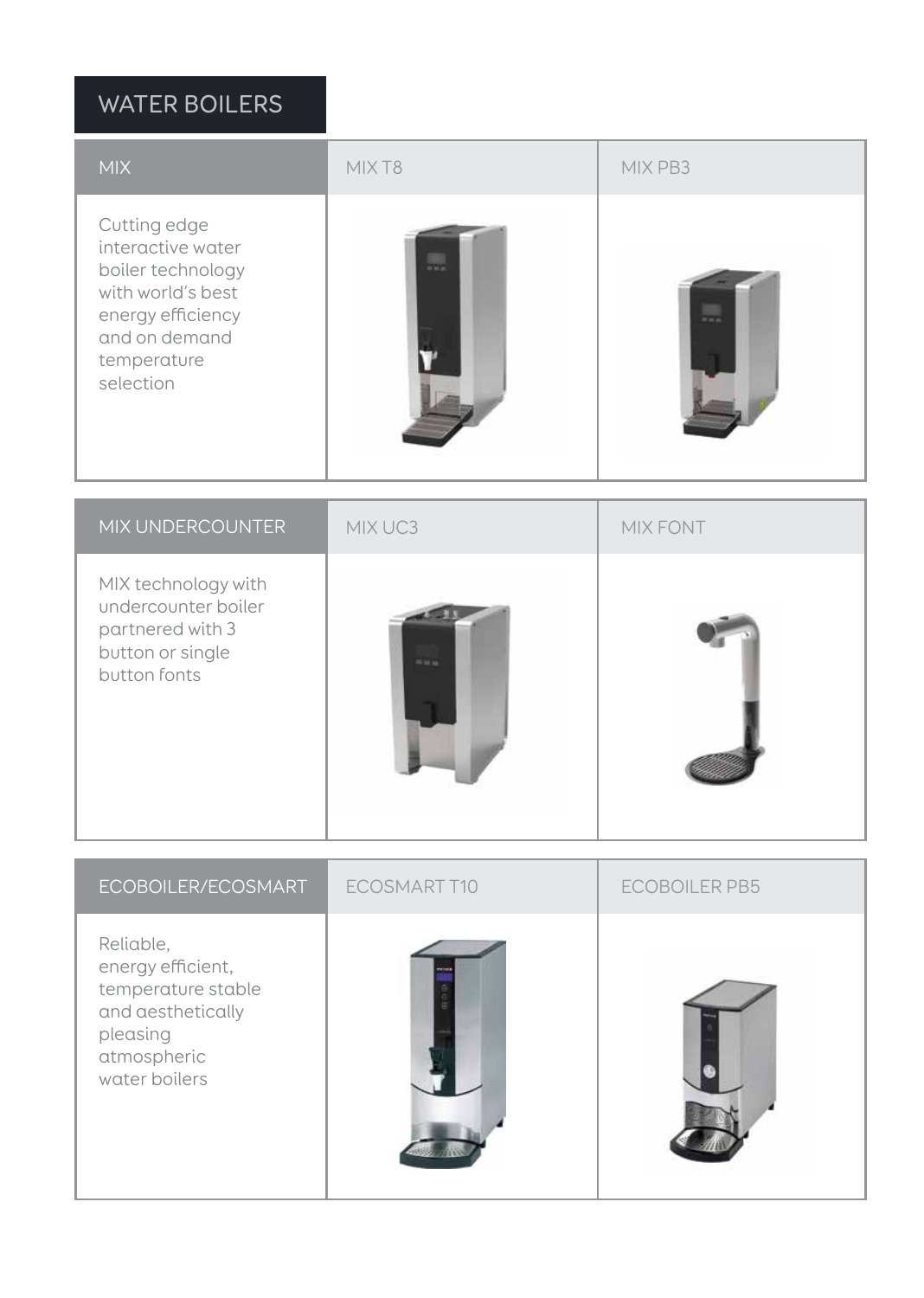WE CARE ABOUT OUR CUSTOMERS. CONTACT US FOR ANY ADVICE YOU REQUIRE, FROM SELECTING THE MACHINE THAT BEST SUITS YOUR NEEDS, TO ANSWERING YOUR TECHNICAL ENQUIRIES AND PROVIDING ON-SITE SERVICE COVER.

IRELAND +353 (0) 1 295 2674 UK +44 (0) 1933 666 488 EUROPE +31 (0) 63 648 6652 US +1 206 641 7692 UAE +971 50 4811546

**WWW.MARCOBEVERAGESYSTEMS.COM**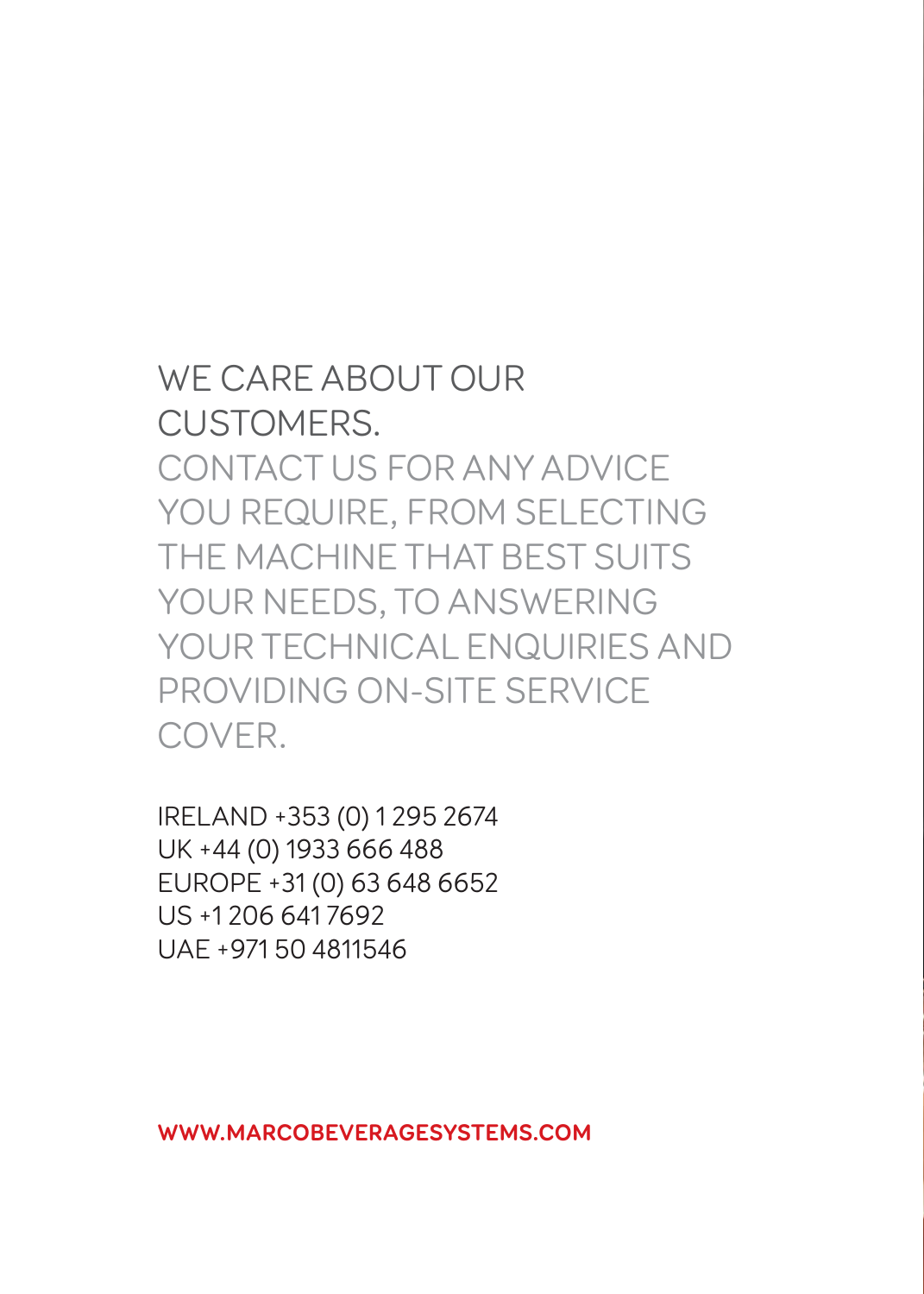